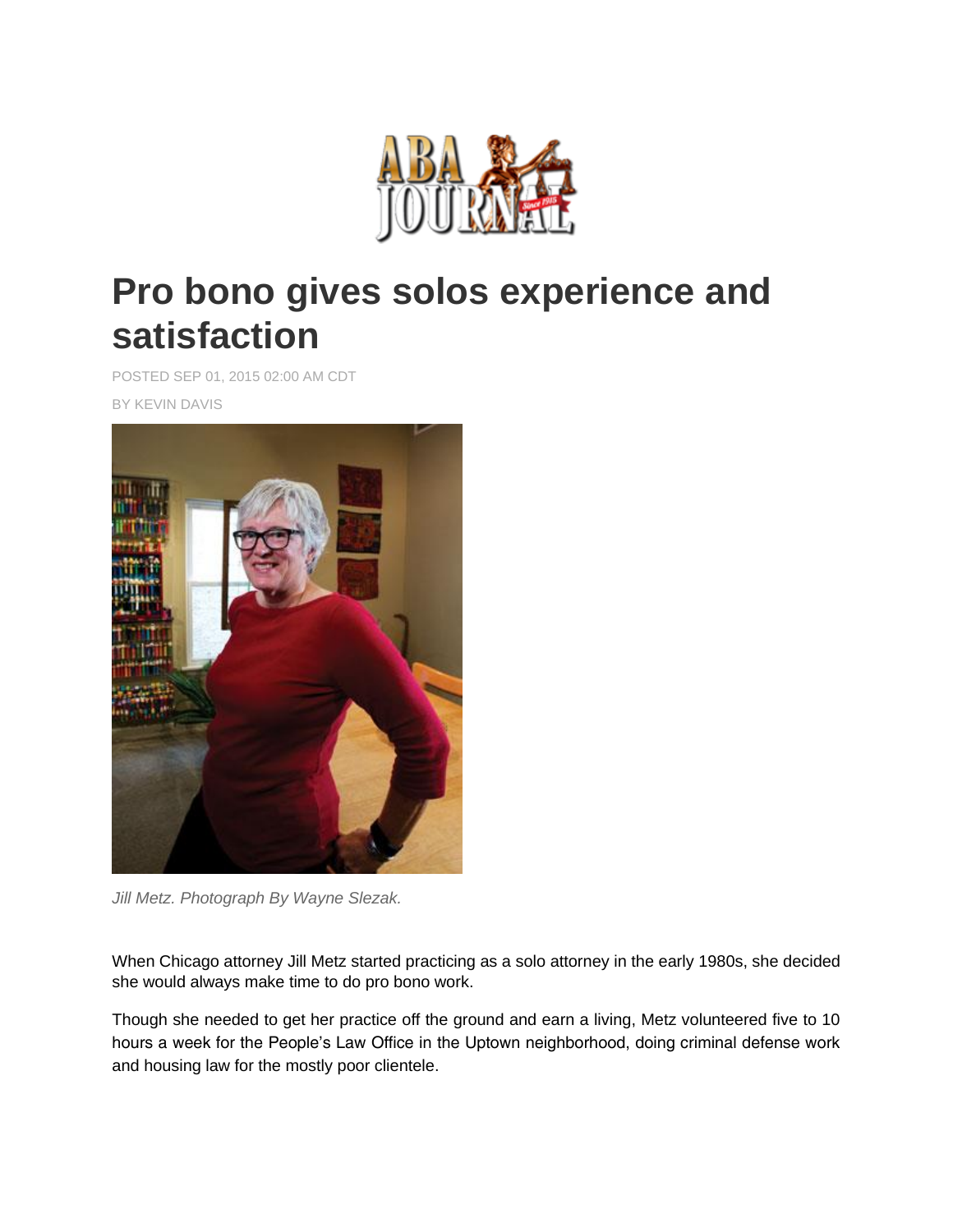Recent news stories have exposed that major law firms donate only 0.1 percent of their proceeds to legal aid for low-income people, making the contributions by lawyers like Metz even more crucial for impoverished clients.

Metz has always felt strongly about using her skills as a lawyer to do more than make a living. "It's a choice," she says. "I think being a lawyer is a real privilege. People trust us with their money. They trust us with their cases. Given this privilege, we have an obligation as lawyers to do that, and not just let it be all about business."

Metz, who now has a small firm with four lawyers, still devotes about three to seven hours a week to pro bono work, using her specialty in family law to work for individual clients as well as for larger causes such as gay marriage, which she has done through volunteering with the American Civil Liberties Union.

"It's so rewarding and so satisfying," she says. "You just find the time. If you have huge financial burdens, it's harder. The rewards are exponentially greater."

## **SATISFACTION AS A REWARD**

Large firms may have the staff and financial stability to allow their lawyers the time to do such work, but solos are making the time and reaping the rewards in both experience and personal satisfaction.

Steve Marchese, pro bono development director for the Minnesota State Bar Association, says pro bono work has been helpful for many unemployed and underemployed young solos to gain experience and expertise.

"For a lot of the newer lawyers, they're looking for the skills they need to be solo practitioners," he says.

Once solos have established themselves, Marchese says, it makes sense to offer pro bono services in their areas of specialty rather than to test the waters in other areas. "They also have to ask whether they have the revenue stream to do it," he says.

The Chicago Bar Foundation helps connect lawyers who want pro bono work with the right assignment, depending on areas of expertise and the number of hours they can devote.

"We have people doing everything from working at a legal help desk to complicated cases," says Kelly A. Tautges, the foundation's director of pro bono and court advocacy.

The National Pro Bono Opportunities Guide—sponsored by the ABA and Pro Bono Net—allows users to search for a project by area of law or for one serving a specific population, such as children, seniors or immigrants.

Kristopher Kest, an Orlando, Florida-based family law attorney, went solo this spring after spending 10 years working for a large firm where he began doing pro bono work, mostly serving as a guardian ad litem for children in cases of abuse and neglect.